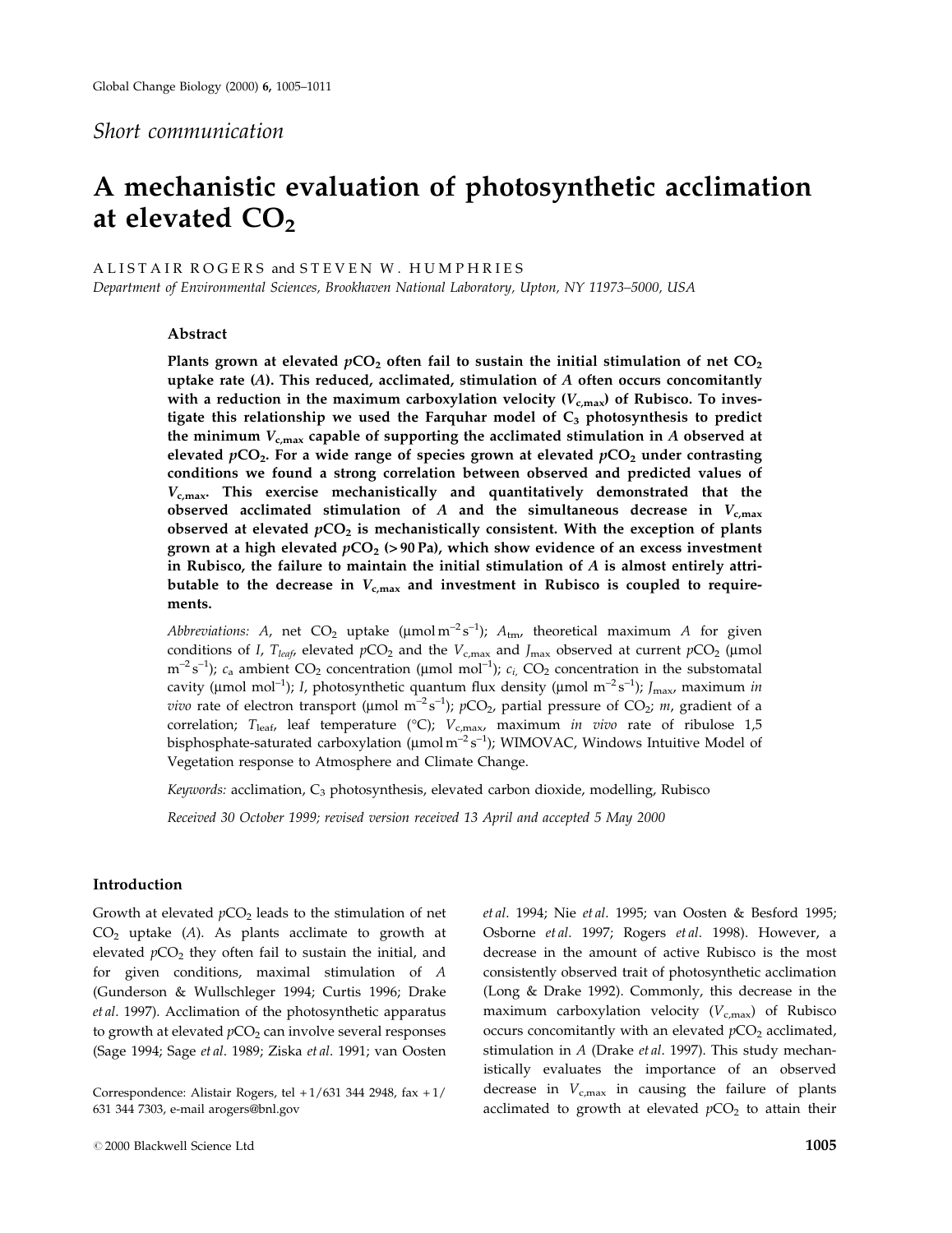maximum theoretical  $A(A<sub>tm</sub>)$  at their given elevated  $pCO<sub>2</sub>$ . An increase in A at elevated  $pCO<sub>2</sub>$  is possible even if there is a reduction in  $V_{c,\text{max}}$ , provided that the increase in A due to elevated substrate concentration  $(c_i)$ and increased competitive inhibition of oxygenation is greater than the effect of the reduction in  $V_{c,max}$  (Long & Drake 1992). However, there has been no quantitative study that examined the wide range of experimental evidence to ensure that this assumption holds true for plants that have acclimated to growth at elevated  $pCO<sub>2</sub>$ .

We obtained 48 sets of leaf gas-exchange parameters from 24 studies encompassing a range of species and growth conditions and used the model of Farquhar et al. (1980) to answer three questions.

1 In plants acclimated to elevated  $pCO<sub>2</sub>$ , is the observed reduction in  $V_{c,max}$  mechanistically consistent with the reported acclimated stimulation of A?

2 Does the decrease in  $V_{c,max}$  observed in these plants account for the less than theoretically maximal stimulation of A at elevated  $pCO<sub>2</sub>$ ?

3 Is there an over investment in Rubisco in plants acclimated to growth at elevated  $pCO<sub>2</sub>$ ?

#### Materials and methods

#### Data acquisition

A computerized literature search was rejected, based on the experience of Wullschleger (1993), in favour of manually searching journals for studies that provided the parameters necessary for our calculations. Several relevant reviews were used as a starting point (Long & Drake 1992; Gunderson & Wullschleger 1994; Sage 1994; Curtis 1996; Drake et al. 1997; Saxe et al. 1998). Studies were selected solely on the basis of providing enough information to determine values for; A, I,  $T_{\text{leaf}}$ ,  $pCO_2$  and  $V_{c,max}$  at current and elevated  $pCO<sub>2</sub>$ . Where necessary  $V_{\rm c,max}$  and, where possible,  $J_{\rm max}$  were calculated from the response of  $A$  to  $c_i$  following the procedure of Wullschleger (1993) and incorporating the temperature correction of McMurtrie & Wang (1993).

#### Calculations and assumptions

The WIMOVAC system (Humphries & Long 1995; Long et al. 1996) was used to simulate the effects of elevated  $pCO<sub>2</sub>$  on photosynthesis. The equations used to model leaf photosynthesis, based on those described by Farquhar et al. (1980), are listed in Long & Drake (1992) with the exception of the term for electron transport rate that can be found in Evans & Farquhar (1991). For a wide range of  $C_3$  species stomatal conductance appears to interact with  $CO<sub>2</sub>$  uptake to maintain a  $c<sub>i</sub>$  which is a constant proportion of the ambient concentration of  $CO<sub>2</sub>$  $(c_a)$ . In plants grown in the present atmosphere  $c_i$  is maintained at 70% of  $c_a$  (Wong et al. 1979; von Caemmerer & Farquhar 1981; Long & Drake 1992). Drake *et al.* (1997) found that the mean and range of  $c_i/c_a$ were nearly identical for plants grown at current and elevated  $pCO<sub>2</sub>$ . They concluded that although the stomatal conductance is reduced at elevated  $pCO<sub>2</sub>$ , this does not by itself limit photosynthesis. Therefore, in our model  $c_i$  was assumed to be 70% of growth  $pCO_2$ . Following McMurtrie & Wang (1993) dark respiration was assumed to be  $1 \mu$ mol m<sup>-2</sup> s<sup>-1</sup>.

Wullschleger (1993) analysed  $A/c<sub>i</sub>$  curves from 109 species and observed a strong correlation between  $V_{c,max}$ and  $J_{\text{max}}$ . When there was insufficient information to determine  $J_{\text{max}}$ , the regression equation;  $J_{\text{max}} = 29.1 + 1.64$  $V_{c,max}$  (Wullschleger 1993) was used to estimate  $J_{max}$ . As a test, we correlated the data obtained for the prediction of  $V_{\rm c,max}$  using the quoted  $J_{\rm max}$  and the estimated  $J_{\rm max}$ . There was an extremely strong correlation ( $r^2$  = 0.998,  $t_{(2)25}$   $P < 0.001$ ) and near 1:1 relationship  $(m = 0.99)$ between results obtained using the quoted and estimated  $J_{\text{max}}$  values. The estimated value of  $J_{\text{max}}$  was used only to facilitate prediction of  $V_{c,max}$  when  $J_{max}$  could not be determined from available data. This method was not used for generating  $J_{\text{max}}$  values used in the correlation of predicted and observed  $J_{\text{max}}$ .

For each data set we entered values for I,  $T_{\text{leaf}}$ ,  $pCO_2$ ,  $V_{c,max}$  and  $J_{max}$  obtained at current  $pCO<sub>2</sub>$  and then used WIMOVAC to predict A at current  $pCO<sub>2</sub>$ . Without adjusting the photosynthetic parameters entered for current  $pCO<sub>2</sub>$  we used WIMOVAC to predict the minimum  $V_{c,max}$  necessary to support the observed acclimated stimulation in  $A$  at the given elevated  $pCO<sub>2</sub>$ . This value was termed predicted  $V_{c,max}$ . This process was repeated to predict the minimum  $J_{\text{max}}$  necessary to support the observed stimulation in A. We also used WIMOVAC to calculate the A that could be attained at the given elevated  $pCO<sub>2</sub>$  if there were no change in any of the photosynthetic parameters observed under current  $pCO<sub>2</sub>$ , i.e. no acclimation. This value, termed  $A<sub>tm</sub>$ , represents the maximum theoretical A attainable at a given elevated  $pCO<sub>2</sub>$  for current  $pCO<sub>2</sub>$  conditions of I,  $T_{\text{leaf}}$ ,  $V_{\text{c,max}}$  and  $J_{\text{max}}$ . The  $A_{\text{tm}}$  is analogous to A observed when plants developed at current  $pCO<sub>2</sub>$  are measured at elevated  $pCO<sub>2</sub>$  (initial stimulation).

#### Statistical analysis

Linear correlation and the Student's t-tests associated with Fig. 1 were performed as described by Zar (1999).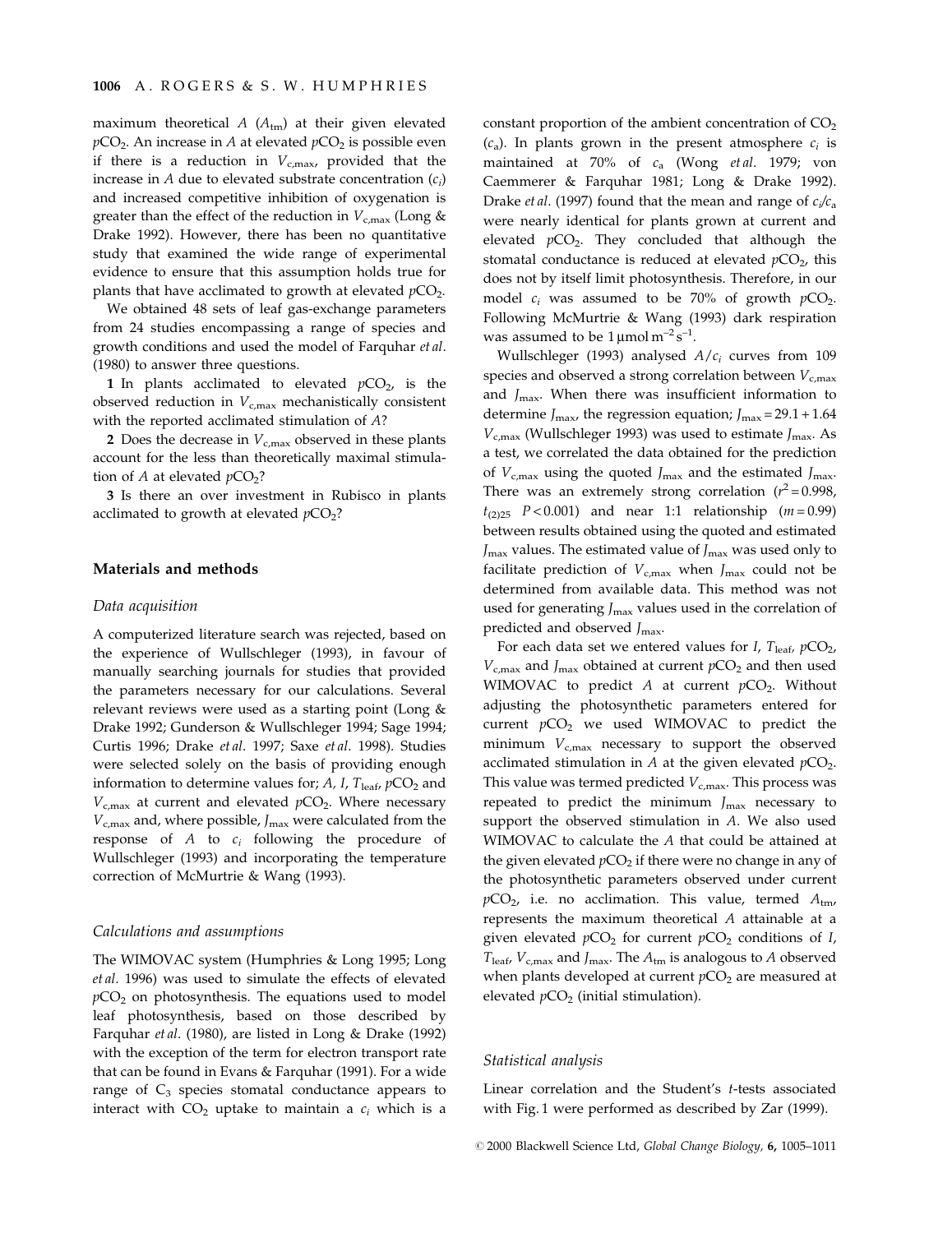| Species                 | $CO2$ fumigation | Cofactor       | $\boldsymbol{n}$ | Reference                       |
|-------------------------|------------------|----------------|------------------|---------------------------------|
| Acacia mangium          | <b>CE</b>        |                | $\mathbf{1}$     | Ziska et al. (1991) *           |
| Agrostis capillaris     | <b>OTC</b>       | N-supply       | 2                | Davey et al. 1999) *            |
| Betula pendula          | <b>CE</b>        |                | 1                | Pettersson & McDonald (1992)    |
| Brassica oleracea       | <b>GH</b>        |                | 1                | Sage et al. (1989)              |
| Chenopodium album       | <b>GH</b>        |                | 1                | Sage et al. (1989)              |
| Duchesnea indica        | <b>OTC</b>       |                | $\mathbf{1}$     | Osborne et al. (1997) *         |
| Eucalyptus tetrodonta   | <b>CE</b>        |                | 1                | Eamus et al. (1995)             |
| Glycine max             | <b>GH</b>        | N-supply, age  | 4                | Sims et al. (1998a) *           |
|                         | <b>CE</b>        |                | $\mathbf{1}$     | Sims et al. (1998b)             |
| Gossypium hirsutum      | <b>GH</b>        |                | 1                | Wong (1979)                     |
| Liquidambar styraciflua | <b>GH</b>        |                | 1                | Fetcher et al. (1988) *         |
| Lolium perenne          | <b>OTC</b>       | N-supply       | 2                | Davey et al. (1999) *           |
| Nerium oleander         | <b>GH</b>        |                | $\mathbf{1}$     | Downton et al. (1980)           |
| Nicotiana tabacum       | <b>CE</b>        |                | $\mathbf{1}$     | Masle et al. (1993)             |
| Phaseolus vulgaris      | <b>GH</b>        |                | 1                | Sage et al. (1989)              |
|                         | <b>CE</b>        |                | $\mathbf{1}$     | Socias et al. (1993)*           |
|                         | <b>GH</b>        |                | 1                | von Caemmerer & Farquhar (1984) |
| Pinus ponderosa         | <b>OTC</b>       |                | 1                | Tissue et al. (1999) *          |
| Pinus radiata           | <b>OTC</b>       | age            | 2                | Turnbull et al. (1998) *        |
| Pinus taeda             | <b>FACE</b>      | season         | 2                | Ellsworth et al. (1998) *       |
|                         | <b>FACE</b>      |                | 1                | Ellsworth et al. (1995)         |
|                         | <b>FACE</b>      | month          | 4                | Myers et al. (1999) *           |
| Populus euramericana    | <b>CE</b>        |                | 1                | Gaudillére & Mousseau (1989) *  |
| Populus grandidentata   | <b>OTC</b>       | $CO2$ exposure | 2                | Curtis & Teeri (1992)           |
| Psychotria limonensis   | <b>CE</b>        |                | $\mathbf{1}$     | Ziska et al. (1991)             |
| Quercus myrtifolia      | <b>OTC</b>       |                | 1                | Li et al. (1999) *              |
| Scirpus olneyi          | <b>OTC</b>       | month          | 2                | Jacob et al. (1995)             |
| Solanum tuberosum       | <b>GH</b>        |                | $\mathbf{1}$     | Sage et al. (1989)              |
| Tabebuia rosea          | CE               |                | 1                | Ziska et al. (1991) *           |
| Trifolium repens        | <b>OTC</b>       | N-supply       | 2                | Davey et al. (1999) *           |
| Triticum aestivum       | <b>CE</b>        | time of day    | 2                | Rogers (1998)                   |
|                         | <b>FACE</b>      | leaf position  | 3                | Osborne et al. (1998)           |

**Table 1** List of species, growth conditions and source of datasets used for determination of predicted  $V_{c,max}$  (all) and  $I_{max}$  (\*).

CE, controlled environment; GH, green house; FACE, free-air CO<sub>2</sub> enrichment; OTC, open-top chamber.

#### Results and discussion

Although there was a mean  $\approx 30\%$  acclimated stimulation of A with growth at elevated  $pCO<sub>2</sub>$  ( $t<sub>(2)47</sub>$ ,  $P < 0.001$ ), as expected (Drake *et al.* 1997), the A observed was  $\approx 10\%$  $(t<sub>(2)</sub>47, P < 0.05)$  lower than the  $A<sub>tm</sub>$  (Fig. 1). This acclimated stimulation of  $A$  at elevated  $pCO<sub>2</sub>$  occurred in parallel with a  $\approx$  20% reduction in  $V_{c,\text{max}}$  ( $t_{(2)47}$ ,  $P$  < 0.001),  $J_{\text{max}}$  was largely unaffected by growth at elevated  $pCO<sub>2</sub>$  (Fig. 1). For 48 datasets, encompassing 26 species grown at a range of partial pressures of  $CO<sub>2</sub>$  and including seasonal, temporal, developmental and nutritional variation (Table 1), WIMOVAC predicted the minimum  $V_{c,max}$  and  $J_{max}$  that would be required to support the observed A.

There are three possible results and subsequent conclusions that can be drawn from a comparison of observed and predicted values of  $V_{c,max}$  and, analogously,  $J_{\text{max}}$  (Fig. 2). (i) Observed  $V_{\text{c,max}}$  is less than predicted  $V_{c,max}$ . The model was used to predict the minimum  $V_{c,max}$  capable of sustaining the observed A. Therefore, if the observed  $V_{c,max}$  is less than this predicted minimum possible  $V_{c,max}$  then according to the Farquhar model (Farquhar et al. 1980), the observed  $V_{c,max}$  would be mechanistically incapable of sustaining the reported stimulation of  $A$ . (ii) Predicted  $V_{c,\text{max}}$  is less than observed  $V_{c,max}$ , i.e. there is more active Rubisco present than is required to achieve the reported A. This would be indicative of an over investment in Rubisco, a finding recently reported for wheat grown at elevated  $pCO<sub>2</sub>$  (Theobald *et al.* 1998). (iii) Predicted and observed values of  $V_{c,max}$  are identical. The amount of active Rubisco is matched to the requirement for the observed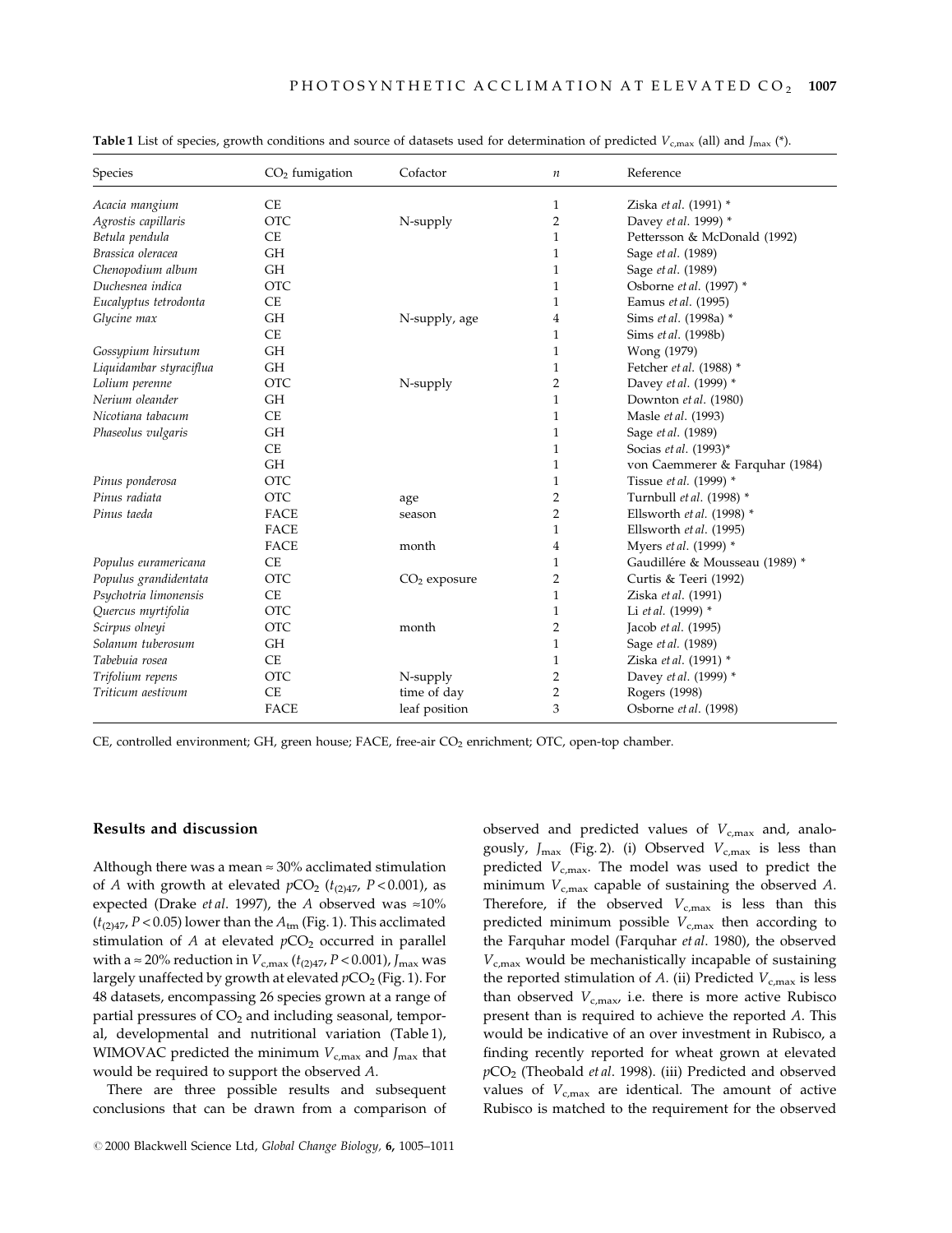A. However, it would not rule out the possibility that Rubisco activity may be tightly regulated to match an, as yet, unidentified rate-limiting step.





Fig. 1 Observed net  $CO<sub>2</sub>$  uptake (A), theoretical maximum A  $(A<sub>tm</sub>)$ , maximum carboxylation rate of Rubisco ( $V<sub>c,max</sub>$ ) and the maximum rate of electron transport  $(J_{\text{max}})$  in plants acclimated to elevated  $pCO<sub>2</sub>$  as a proportion of that in plants at current  $pCO<sub>2</sub>$ . Bars show mean ratio  $\pm$  SE (n = 48, except J<sub>max</sub> where  $n = 26$ ). For the comparison between the A and  $A<sub>tm</sub>$  at elevated  $pCO<sub>2</sub>$  relative to that at current  $pCO<sub>2</sub>$  \*( $t<sub>(2)47</sub>$ ,  $P<0.05$ ) and for comparison between the relative level of a parameter at elevated  $pCO<sub>2</sub>$  (bar) to the level the same parameter at current  $pCO<sub>2</sub>$  (broken line) \*\* $(t<sub>(2)47</sub>, P < 0.001)$ .

 $\blacktriangleright$ 

Fig. 2 Predicted  $V_{c,max}$  correlated against observed  $V_{c,max}$  for (a) elevated  $pCO_2$  and (b) current  $pCO_2$ , and predicted  $J_{\text{max}}$ correlated against observed  $J_{\text{max}}$  (c) for the range of species and growth conditions shown in Table 1. The minimum  $V_{c,max}$ (a and b) or  $J_{\text{max}}$  (c) required to support the observed A at a given  $pCO<sub>2</sub>$  was predicted using the WIMOVAC system to stimulate  $C_3$  photosynthesis as described by the Farquhar model (Farquhar et al. 1980). The insert in (a) shows correlation of predicted and observed values of  $V_{c,\text{max}}$  at elevated  $pCO_2$  for all the data in the study. The axes labels and the axes scale for the insert are the same as for main figure (a). The solid lines show the correlation, the dotted lines show the 95% confidence intervals for the correlation, and the broken lines show the one-to-one line. The symbols denote the elevated  $pCO<sub>2</sub>$  at which the measurements were made; squares,  $\approx$  55 Pa; circles  $\approx$ 70 Pa and triangles  $> 90$  Pa;  $m =$  gradient of the correlation.



@ 2000 Blackwell Science Ltd, Global Change Biology, 6, 1005-1011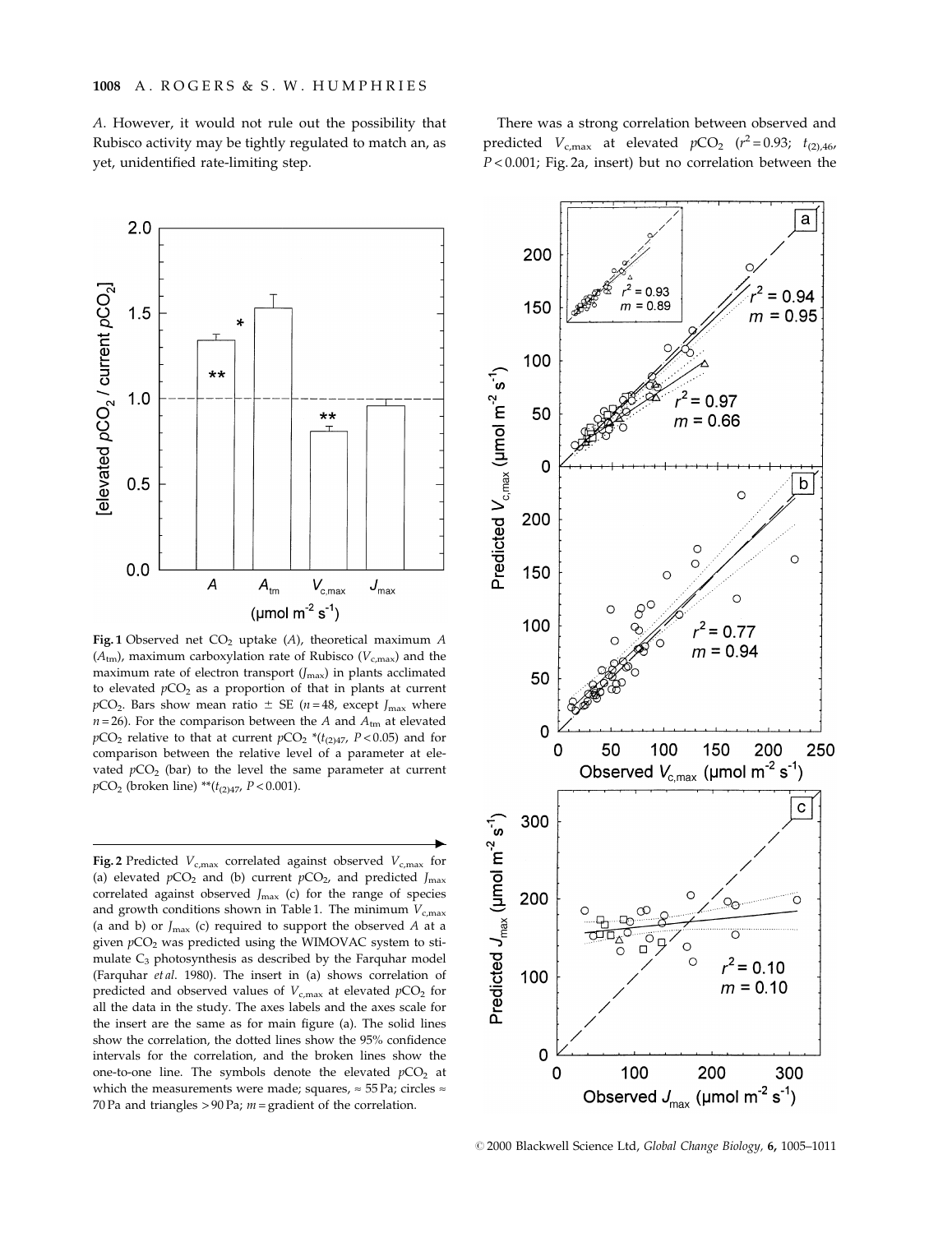predicted and observed values of  $J_{\text{max}}$  at elevated  $pCO_2$  $(r^2 = 0.10; t_{(2),25}, P > 0.05; Fig. 2c)$ . As expected, Fig. 2c shows that in isolation a decrease in  $J_{\text{max}}$  could not account for the reduced stimulation of A in plants acclimated to elevated  $pCO<sub>2</sub>$ , the nonsignificant correlation prevents any further meaningful discussion of this Figure.

The gradient of the correlation in Fig. 2a (insert;  $m = 0.89$ ) indicates that there is a  $\approx 10\%$  over-investment in Rubisco at elevated  $pCO<sub>2</sub>$ . The degree of acclimation of A is also  $\approx 10\%$  ( $A_{tm}$  – A, Fig. 1). In isolation these data would suggest that the decrease in A at elevated  $pCO<sub>2</sub>$ does not result from a decrease in  $V_{c,max}$ . Figure 2b shows a significant correlation ( $r^2 = 0.77$ ,  $t_{(2),46}$ ,  $P < 0.001$ ) and near 1:1 relationship ( $m = 0.94$ ), indicating that at current  $pCO<sub>2</sub>$  the amount of active Rubisco is coupled tightly to requirements (Fig. 2b). Considered in conjunction with the  $\approx$  20% decrease in  $V_{\text{c,max}}$  at elevated  $pCO_2$  (Fig. 1), these findings rule out the possibility that the apparent  $\approx$ 10% excess of Rubisco present after acclimation to elevated  $pCO<sub>2</sub>$  (Fig. 2a, insert) may have been sufficient to account for A prior to acclimation.

A closer analysis of the data in Fig. 2a reveals that the gradient of the correlation is influenced strongly by studies where a highly elevated  $pCO<sub>2</sub>$  (> 90 Pa) was used (denoted by triangles, Fig. 2). Woodrow (1994) demonstrated that without acclimation, plants growing at a  $pCO<sub>2</sub>$  of 100 Pa would theoretically have an excess of Rubisco 10% greater than plants growing at 70 Pa. If these high-elevated  $pCO<sub>2</sub>$  studies, with a greater theoretical preponderance for excess Rubisco, are omitted from the correlation, the gradient increases and the 1:1 line falls within the 95% confidence interval (Fig. 2a). This suggests that the observed decrease in Rubisco activity (Fig. 1) is largely responsible for the reduced stimulation of A at elevated  $pCO<sub>2</sub>$  (Fig. 1). Correlating the highelevated  $pCO<sub>2</sub>$  studies in isolation resulted in a significant correlation ( $r^2$  = 0.97,  $t_{(2),4}$ ,  $P$  < 0.001) with a gradient indicative of a substantial over-investment in Rubisco ( $m = 0.66$ ; Fig. 2a). Removal of the high-elevated  $pCO<sub>2</sub>$ data had a negligible  $(\pm < 2\%)$  effect on the parameters reported in Fig. 1 and no effect on the reported statistics.

This exercise has demonstrated three features of photosynthetic acclimation to elevated  $pCO<sub>2</sub>$ .

1 The acclimated stimulation in  $A$  observed with growth at elevated  $pCO<sub>2</sub>$  is mechanistically and quantitatively consistent with a simultaneous decrease in photosynthetic capacity  $(V_{c,max})$ .

2 With the exception of the studies at high-elevated  $pCO<sub>2</sub>$  (>90 Pa), the observed decrease in  $V<sub>c,max</sub>$  is almost entirely responsible for the less than maximal stimulation of A in plants acclimated to growth at elevated  $pCO<sub>2</sub>$ .

3 At highly elevated  $pCO<sub>2</sub>$  there is evidence of a considerable over investment in Rubisco which suggests that at highly elevated  $pCO<sub>2</sub>$  other factors may contribute to the acclimation of A. However, for the majority of studies where  $pCO<sub>2</sub>$  is increased two-fold or less above current levels there is no evidence for an over-investment in Rubisco.

#### Conclusions

This study suggests mechanistically and quantitatively, for a wide range of species and growth conditions, that the failure of  $C_3$  plants to sustain the initial stimulation in A with growth at double current  $pCO<sub>2</sub>$  is largely attributable to a loss of active Rubisco. However, these results also suggest that at highly elevated  $pCO<sub>2</sub> (> 90 Pa)$ other factors may begin to limit A. Although considerable advances have been made in recent years, the current mechanism (Drake et al. 1997; Moore et al. 1999) seeking to describe the process that results in photosynthetic acclimation at elevated  $pCO<sub>2</sub>$  remains incomplete and is still challenged by emerging studies (Makino et al. 1998; Theobald et al. 1998; Stitt & Krapp 1999). Our work has reinforced the importance of understanding this mechanism and the role it plays in determining ecosystem responses to climate change.

#### Acknowledgements

We thank D.S. Ellsworth and S.P. Long for their comments during the conception of this study. This research was performed under the auspices of the U.S. Department of Energy under contract no. DE-AC02-98CH10886.

# References

- Curtis PS (1996) A meta-analysis of leaf gas exchange and nitrogen in trees grown under elevated  $CO<sub>2</sub>$  in situ. Plant, Cell and Environment., 19, 127-137.
- Curtis PS, Teeri JA (1992) Seasonal responses of leaf gas exchange to elevated carbon dioxide in Populus grandidentata. Canadian Journal of Forest Research, 22, 1320-1325.
- Davey P, Parsons A, Atkinson L, Wadge K, Long SP (1999) Does photosynthetic acclimation to elevated  $CO<sub>2</sub>$  increase photosynthetic nitrogen-use efficiency? A study of three native UK grassland species in open-top chambers. Functional Ecology, 13, 21-28.
- Downton W, Bjorkman O, Pike C (1980) Consequences of increased atmospheric concentrations of carbon dioxide for growth and photosynthesis of higher plants. In: Carbon Dioxide and Climate (ed. Pearman GI), pp. 143-151. Australian Academy of Science, Canberra.
- Drake BG, Gonzalez-Meler MA, Long SP (1997) More efficient plants: a consequence of rising atmospheric  $CO<sub>2</sub>$ ? Annual Review of Plant Physiology and Plant Molecular Biology, 48, 609-639.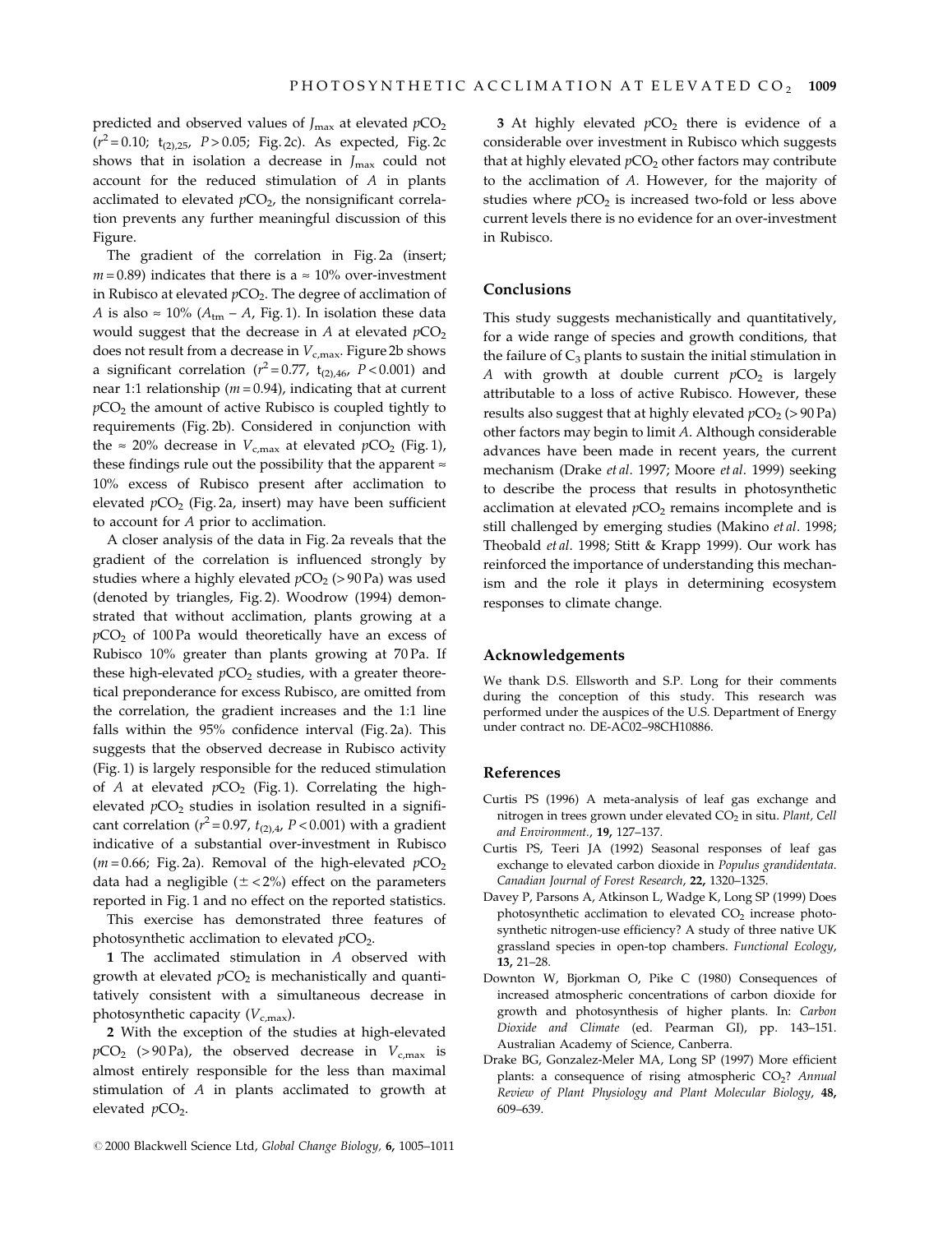### 1010 A. ROGERS & S. W. HUMPHRIES

- Eamus D, Duff G, Berryman C (1995) Photosynthetic responses to temperature, light flux density,  $CO<sub>2</sub>$  concentration and vapour pressure deficit in Eucalyptus tetrodonta grown under CO<sub>2</sub> enrichment. Environmental Pollution, 90, 41-49.
- Ellsworth DS, Oren R, Huang CE, Phillips N, Hendrey GR (1995) Leaf and canopy responses to elevated  $CO<sub>2</sub>$  in a pine forest under free-air CO<sub>2</sub> enrichment. Oecologia, 104, 139-146.
- Ellsworth DS, LaRoche J, Hendrey GR (1998) Elevated CO<sub>2</sub> in a Prototype Free-Air  $CO<sub>2</sub>$  Enrichment Facility Affects Photosynthetic Nitrogen Relations in a Maturing Pine Forest. Brookhaven National Laboratory Report BNL 52545. Brookhaven National Laboratory, Upton, NY.
- Evans JR, Farquhar GD (1991) Modeling canopy photosynthesis from the biochemistry of the  $C_3$  chloroplast. In: Modeling Crop Photosynthesis-from Biochemistry to Canopy (eds Boote KJ, Loomis RS), pp. 1-15. American Society of Agronomy/ Crop Science Society of American, Madison, WI.
- Farquhar GD, von Caemmerer S, Berry JA (1980) A biochemical model of photosynthetic  $CO<sub>2</sub>$  assimilation in leaves of  $C<sub>3</sub>$ species. Planta, 149, 78-90.
- Fetcher N, Jaeger CH, Strain BR, Sionit N (1988) Long-term elevation of atmospheric  $CO<sub>2</sub>$  concentration and the carbon exchange rates of saplings of Pinus taeda L. & Liquidambar styraciflua L. Tree Physiology, 4, 255-262.
- Gaudillére J-P, Mousseau M (1989) Short term effect of  $CO<sub>2</sub>$ enrichment on leaf development and gas exchange of young poplars (Populus euramericana cv I 214). Oecologia Plantarum, 10, 95-105.
- Gunderson CA, Wullschleger SD (1994) Photosynthetic acclimation in trees to rising atmospheric  $CO<sub>2</sub>$ : a broader perspective. Photosynthesis Research, 39, 369-388.
- Humphries SW, Long SP (1995) WIMOVAC: a software package for modelling the dynamics of plant leaf and canopy photosynthesis. Cabios, 11, 361-371.
- Jacob J, Greitner C, Drake B (1995) Acclimation of photosynthesis in relation to Rubisco and non-structural carbohydrate contents and in situ carboxylase activity in Scirpus olneyi grown at elevated  $CO<sub>2</sub>$  in the field. Plant, Cell and Environment, 18, 875-884.
- Li J-H, Dijkstra CR, Hinkle CR, Wheeler RM, Drake BG (1999) Photosynthetic acclimation of elevated atmospheric  $CO<sub>2</sub>$ concentration in the Florida scrub-oak species Quercus geminata and Quercus myrtifolia growing in their native environment. Tree Physiology, 19, 229-234.
- Long SP, Drake BG (1992) Photosynthetic  $CO<sub>2</sub>$  assimilation and rising atmospheric  $CO<sub>2</sub>$  concentrations. In: Crop Photosynthesis Spatial and Temporal Determinants (eds Baker NR, Thomas H), pp. 69-103. Elsevier, Amsterdam.
- Long SP, Osborne CP, Humphries SW (1996) Photosynthesis, rising atmospheric carbon dioxide concentration and climate change. In: Global Change: Effects on Coniferous Forests and Grasslands (eds Breymeyer AI et al.), pp. 121-159. Wiley, Chichester.
- Makino A, Harada M, Sato T, Nakano H, Mae T (1998) Growth and N allocation in rice plants under  $CO<sub>2</sub>$  enrichment. Plant Physiology, 115, 199-203.
- Masle J, Hudson GS, Badger MR (1993) Effects of ambient CO<sub>2</sub> concentration on growth and nitrogen use in tabacco (Nicotiana tabacum) plants transformed with an antisense gene to the small subunit of ribulose-1,5-bisphosphate carboxylase/oxygenase. Plant Physiology, 103, 1075-1088.
- McMurtrie RE, Wang Y-P (1993) Mathematical models of the photosynthetic response of tree stands to rising  $CO<sub>2</sub>$  concentrations and temperatures. Plant, Cell and Environment, 16,  $1 - 13.$
- Moore BD, Cheng S-H, Sims D, Seeman JR (1999) The biochemical and molecular basis for photosynthetic acclimation to elevated atmospheric CO<sub>2</sub>. Plant, Cell and Environment, 22, 567±582.
- Myers D, Thomas R, Delucia E (1999) Photosynthetic capacity of loblolly pine (Pinus taeda L.) trees during the first year of carbon dioxide enrichment in a forest ecosystem. Plant, Cell and Environment, 22, 473-481.
- Nie G-Y, Hendrix DL, Webber AN, Kimball BA, Long SP (1995) Increased accumulation of carbohydrates and decreased photosynthetic gene transcript levels in wheat grown at an elevated  $CO<sub>2</sub>$  concentration in the field. Plant Physiology, 108, 975±983.
- Osborne CP, Drake BG, LaRoche J, Long SP (1997) Does longterm elevation of  $CO<sub>2</sub>$  concentration increase photosynthesis in forest floor vegetation? Plant Physiology, 114, 337-344.
- Osborne CP, LaRoche J, Garcia RL et al. (1998) Does leaf position within a canopy affect acclimation of photosynthesis to elevated CO<sub>2</sub>. Plant Physiology, 117, 1037-1045.
- Pettersson R, McDonald A (1992) Effects of elevated carbon dioxide concentration on photosynthesis and growth of small birch plants (Betula pendula Roth.) at optimal nutrition. Plant, Cell and Environment, 15, 911-919.
- Rogers A (1998) An analysis of photosynthetic acclimation to growth at elevated  $CO<sub>2</sub>$  concentration. PhD Thesis, University of Essex, Colchester, UK.
- Rogers A, Fischer BU, Bryant J, Frehner M, Blum H, Raines CA, Long SP (1998) Acclimation of photosynthesis to elevated  $CO<sub>2</sub>$ under low-nitrogen nutrition is affected by the capacity for assimilate utilization. Perennial ryegrass under free-air  $CO<sub>2</sub>$ enrichment. Plant Physiology, 118, 683-689.
- Sage RF, Sharkey TD, Seemann JR (1989) Acclimation of photosynthesis to elevated  $CO<sub>2</sub>$  in five  $C<sub>3</sub>$  species. Plant Physiology, 89, 590-596.
- Sage RF (1994) Acclimation of photosynthesis to increasing atmospheric  $CO<sub>2</sub>$ : The gas exchange perspective. Photosynthesis Research, 39, 351-368.
- Saxe H, Ellsworth DS, Heath J (1998) Tree and forest functioning in an enriched  $CO<sub>2</sub>$  atmosphere. New Phytologist, 139, 395-436.
- Sims DA, Luo Y, Seemann JR (1998a) Comparison of photosynthetic acclimation to elevated  $CO<sub>2</sub>$  and limited nitrogen supply in soybean. Plant, Cell and Environment, 21, 945-952.
- Sims D, Cheng W, Luo Y, Seemann J (1998b) Photosynthetic acclimation to elevated  $CO<sub>2</sub>$  in a sunflower canopy. Journal of Experimental Botany, 50, 645-653.
- Socias FX, Medrano H, Sharkey TD (1993) Feedback limitation of photosynthesis of Phaseolus vulgaris L. grown in elevated CO<sub>2</sub>. Plant, Cell and Environment, 16, 81-86.
- Stitt M, Krapp A (1999) The interaction between elevated carbon dioxide and nitrogen nutrition: the physiological and molecular background. Plant, Cell and Environment, 22, 583-622.
- Tissue DT, Griffin KL, Ball JT (1999) Photosynthetic adjustment in field-grown ponderosa pine trees after six years of exposure to elevated CO<sub>2</sub>. Tree Physiology, 19, 221-228.
- Theobald JC, Mitchell AC, Parry MAJ, Lawlor DW (1998) Estimating the excess investment in ribulose-1,5-biphosphate